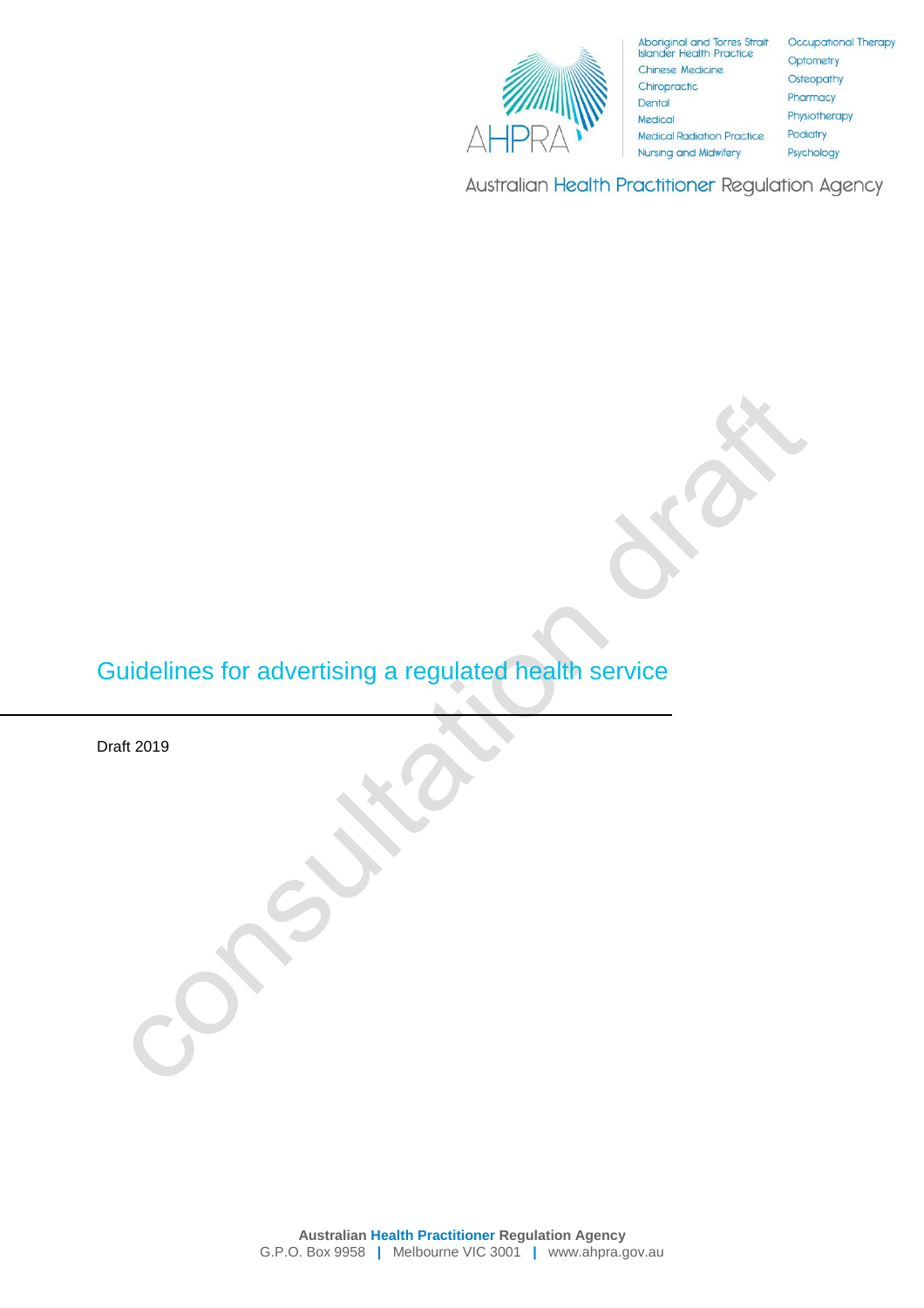## Contents

| 1.    |       |                                                                                          |  |
|-------|-------|------------------------------------------------------------------------------------------|--|
| $1.1$ |       |                                                                                          |  |
| $1.2$ |       |                                                                                          |  |
| 2.    |       |                                                                                          |  |
| 3.    |       |                                                                                          |  |
| 3.1   |       |                                                                                          |  |
| 3.2   |       |                                                                                          |  |
| 4.    |       |                                                                                          |  |
| 4.1   |       |                                                                                          |  |
|       | 4.1.1 | Evidence required for claims about the effectiveness of regulated health services 8      |  |
|       | 4.1.2 |                                                                                          |  |
|       | 4.1.3 |                                                                                          |  |
|       |       | Use of endorsements, specialisations, specialties and specialist terms in advertising 10 |  |
|       |       |                                                                                          |  |
|       |       |                                                                                          |  |
|       |       |                                                                                          |  |
|       | 4.1.4 |                                                                                          |  |
| 4.2   |       |                                                                                          |  |
| 4.3   |       |                                                                                          |  |
|       | 4.3.1 |                                                                                          |  |
|       | 4.3.2 |                                                                                          |  |
|       | 4.3.3 | Who is responsible for compliance with the probibition on the use of testimonials in     |  |
| 4.4   |       | Advertising that creates an unreasonable expectation of beneficial treatment  14         |  |
|       | 4.4.1 |                                                                                          |  |
| 4.5   |       | Encouraging indiscriminate or unnecessary use of health services 15                      |  |
|       |       |                                                                                          |  |
|       |       |                                                                                          |  |
|       |       |                                                                                          |  |
|       |       |                                                                                          |  |
|       |       |                                                                                          |  |
|       |       |                                                                                          |  |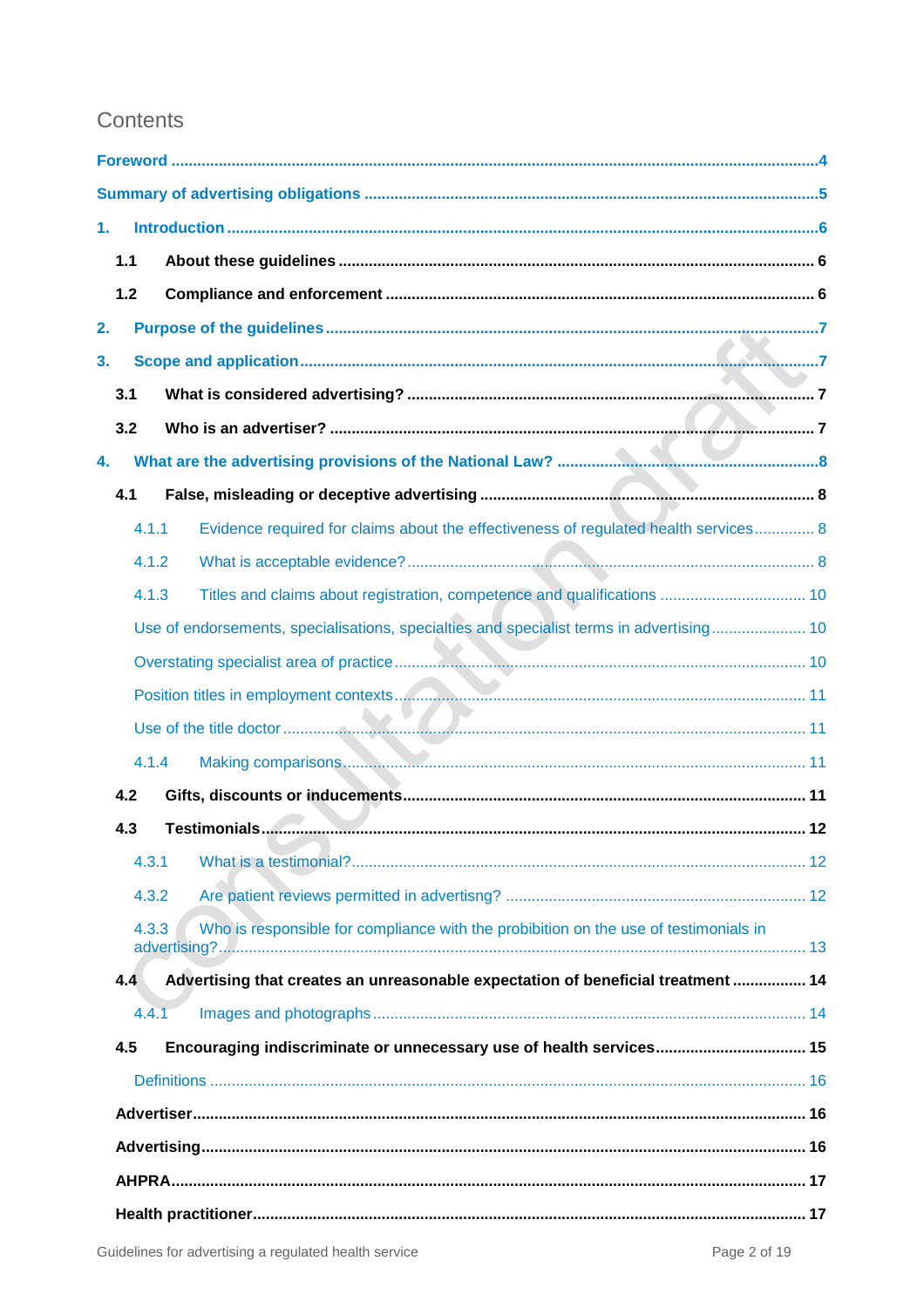| 5. |                                                                                     |  |
|----|-------------------------------------------------------------------------------------|--|
|    |                                                                                     |  |
|    | Poisons Standard (Standard for the Uniform Scheduling of Medicines and Poisons)  18 |  |
|    |                                                                                     |  |
|    | 6.                                                                                  |  |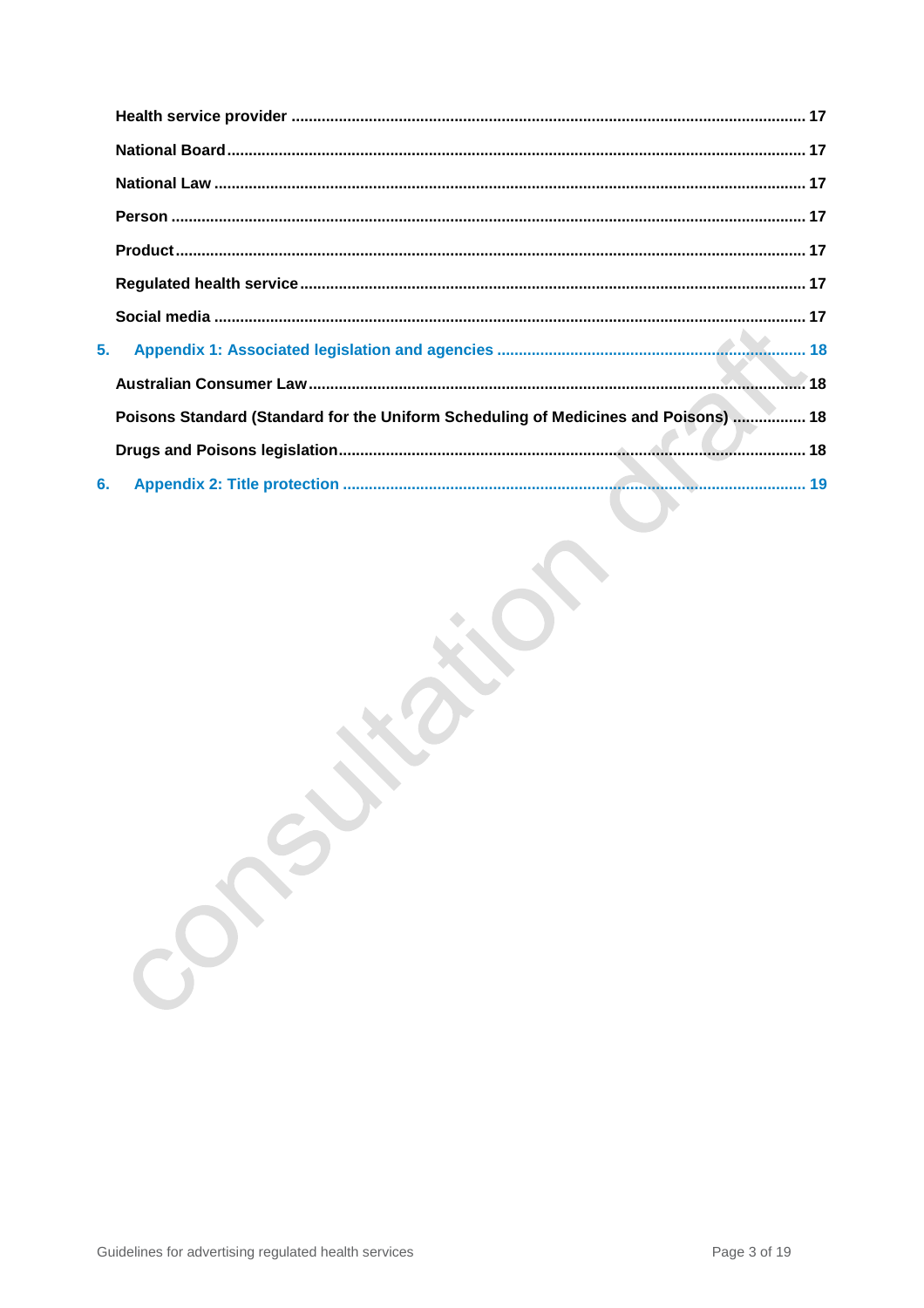## **Foreword**

The 15 national health practitioner boards regulate registered health practitioners in Australia. They:

- set the standards that practitioners must meet through the development of registration standards, codes and guidelines
- register health practitioners and students, and
- manage notifications about the health, conduct or performance of practitioners<sup>1</sup>.

The Australian Health Practitioner Regulation Agency (AHPRA) works in partnership with the National Boards to implement the National Registration and Accreditation Scheme (the National Scheme) and administer the Health Practitioner Regulation National Law, as in force in each state and territory (the National Law).

The core role of the National Boards and AHPRA is to protect the public.

The National Law provides for National Boards to develop and approve codes and guidelines. As a guideline established under the National Law, the *Guidelines for advertising a regulated health service* are admissible in proceedings under the National Law as evidence of what constitutes acceptable advertising.

A court or tribunal may consider these guidelines when hearing advertising offences against section 133 of the National Law. Anyone advertising regulated health services (both registered health practitioners and non-practitioners) must ensure their advertising complies with the National Law and other relevant legislation.

l

<sup>&</sup>lt;sup>1</sup> In NSW notifications about health, performance and conduct are managed by the Health Care Complaints Commission and the Health Professional Councils. In Queensland they are managed jointly by the Office of the Health Ombudsman and the National Boards. Complaints about advertising are managed according to the *Advertising compliance and enforcement strategy for the National Scheme.*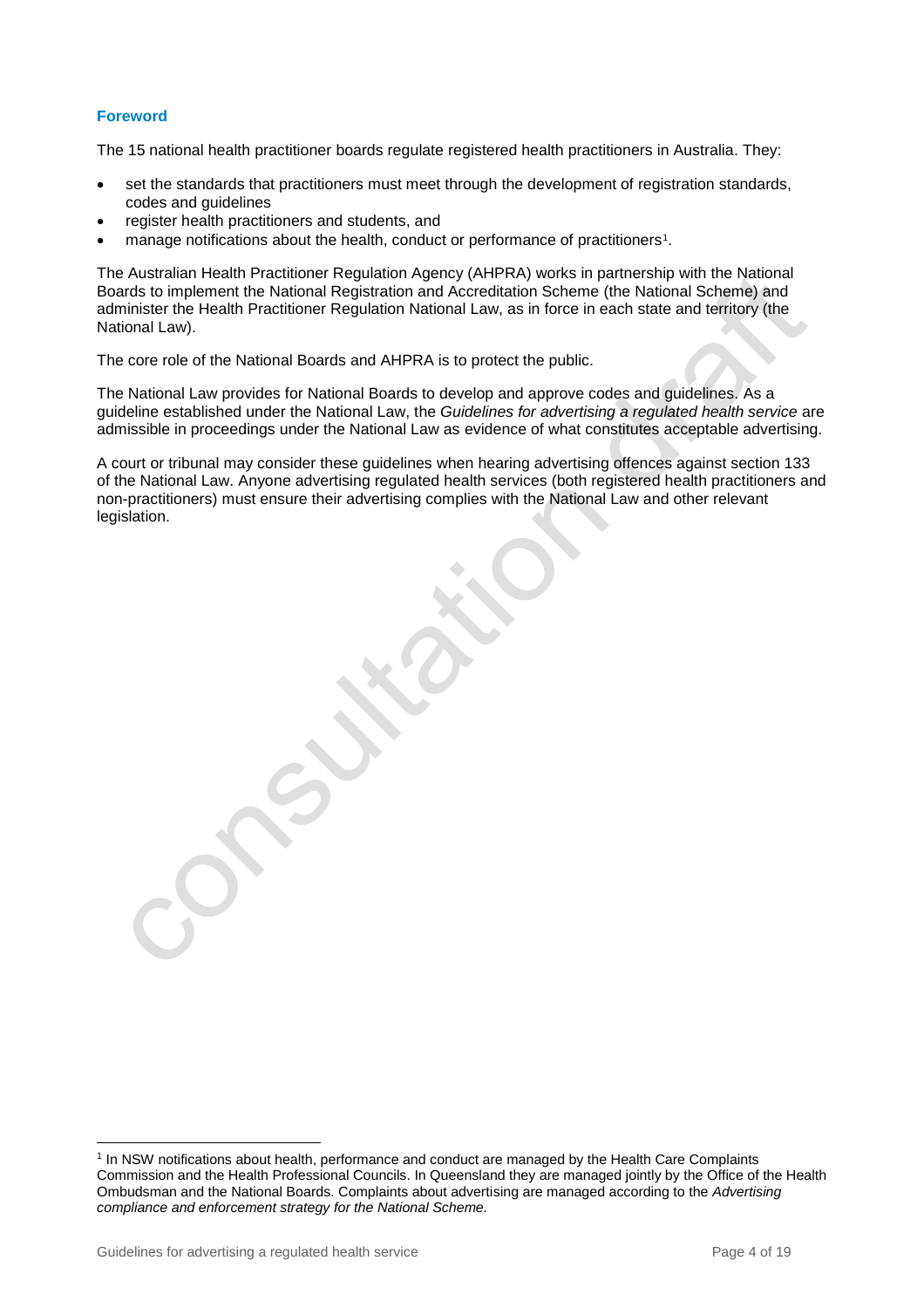## **Summary of advertising obligations**

Advertising health services is lawful and can be a helpful source of information for patients and consumers. However, both health practitioners and non-practitioners have regulatory obligations when advertising a regulated health service. Advertising can be misinterpreted or taken out of context, meaning it can be misleading, so advertisers have a responsibility to take steps to prevent this from happening. While these obligations are summarised below the guidelines should be read in their entirety.

## **1. Advertising must not be false, misleading or deceptive, or likely to be misleading or deceptive.**

There are many ways in which advertisements can be false, misleading or deceptive. Common misleading advertising includes:

- statements, claims or comparisons about the effectiveness of treatment that are not supported by acceptable evidence
- lists of health conditions a practitioner can 'assist with' or 'treat' without clearly specifying what aspect of the health condition or associated symptoms the treatment will focus on or how it will help (unqualified claims), and/or
- the misleading use of titles, in particular, the use of a title or words that imply a practitioner is a registered specialist when they are not.
- **2. Any terms or conditions must be included when advertising offers a gift, discount or other inducement.**

#### **3. Advertising must not include testimonials about a service or business.**

Advertising that uses testimonials is prohibited because testimonials are personal opinions recommending a health service or business. Testimonials often have no scientific or objective basis and can mislead consumers about clinical services or treatment options. They are also not usually a balanced source of information as they typically include a narrow selection of positive comments about patient experiences, so they do not tell the whole story.

Advertisers are responsible for all published testimonials (solicited or unsolicited) that are within their control, such as those on social media.

## **4. Advertising must not create an unreasonable expectation of beneficial treatment.**

Advertising must not state or imply a treatment can help consumers in a way that may not be realistic, likely or possible.

## **5. Advertising must not directly or indirectly encourage the indiscriminate or unnecessary use of regulated health services.**

Advertising must not encourage consumers to buy or use a regulated health service they do not need and is not clinically indicated.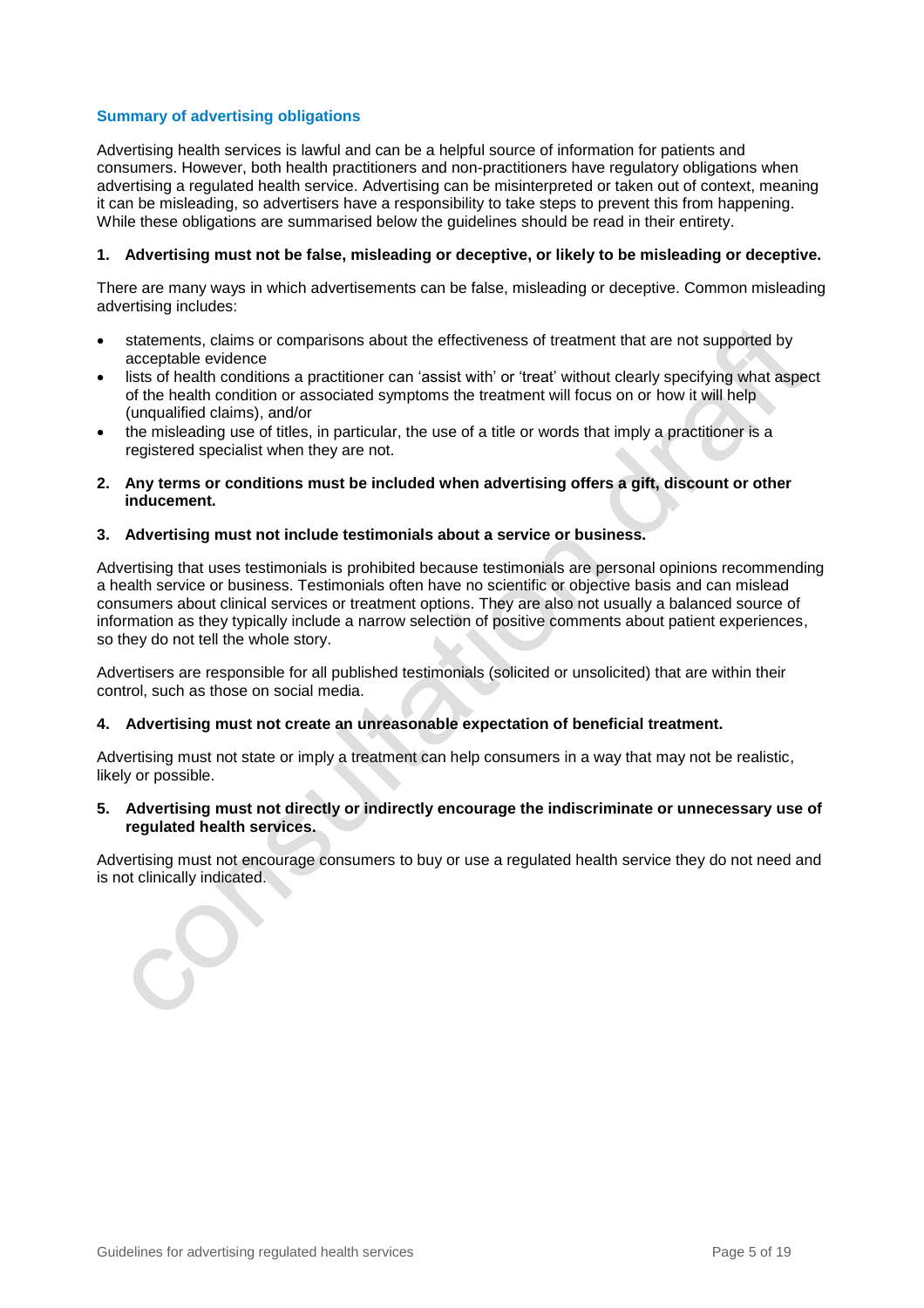## **1. Introduction**

## **1.1 About these guidelines**

The National Law states that the National Boards can develop and approve codes and guidelines, including guidelines about the advertising of regulated health services by registered health practitioners or other persons/entities<sup>2</sup>. The *Guidelines for advertising regulated health services* (the guidelines) were jointly developed by all National Boards. As guidelines developed under the National Law, they are admissible in proceedings as evidence of what constitutes acceptable advertising.

The guidelines explain the obligations under the National Law that apply to anyone advertising regulated health services and explain what is meant by false, misleading and deceptive advertising. [Resources](https://www.ahpra.gov.au/Publications/Advertising-resources/Check-and-correct.aspx) to supplement these guidelines have also been developed and are available on the website to further help advertisers understand their obligations.

The guidelines do not provide advice about how to advertise. AHPRA and the National Boards cannot provide advertisers with legal advice about their advertising and they cannot approve advertising.

*These guidelines are not a substitute for legal advice. Anyone requiring advice about advertising a regulated health service should seek appropriate independent advice from their legal adviser or indemnity insurer.* 

## **Obligations under the National Law**

Section 133 of [the National Law](https://www.ahpra.gov.au/About-AHPRA/What-We-Do/Legislation.aspx) regulates advertising of regulated health services. It states:

- *1. A person must not advertise a regulated health service, or a business that provides a regulated health service, in a way that—*
- *(a) is false, misleading or deceptive or is likely to be misleading or deceptive; or*
- *(b) offers a gift, discount or other inducement to attract a person to use the service or the business, unless the advertisement also states the terms and conditions of the offer; or*
- *(c) uses testimonials or purported testimonials about the service or business; or*
- *(d) creates an unreasonable expectation of beneficial treatment; or*
- *(e) directly or indirectly encourages the indiscriminate or unnecessary use of regulated health services.*

*Maximum penalty—*

 $\overline{a}$ 

*in the case of an individual—\$5,000; or* 

*in the case of a body corporate—\$10,000.*

*A person does not commit an offence against subsection (1) merely because the person, as part of the person's business, prints or publishes an advertisement for another person.* 

*In proceedings for an offence against this section, a court or tribunal may have regard to a guideline approved by a National Board about the advertising of regulated health services.* 

*In this section — regulated health service means a service provided by, or usually provided by, a health practitioner.*

## **1.2 Compliance and enforcement**

AHPRA has published an [Advertising compliance and enforcement strategy for the National Scheme](http://www.ahpra.gov.au/Publications/Advertising-resources/Legislation-guidelines.aspx) that sets out how the National Boards and AHPRA monitor and enforce compliance with the advertising

<sup>2</sup> Sections 39, 40 and 133 of the National Law.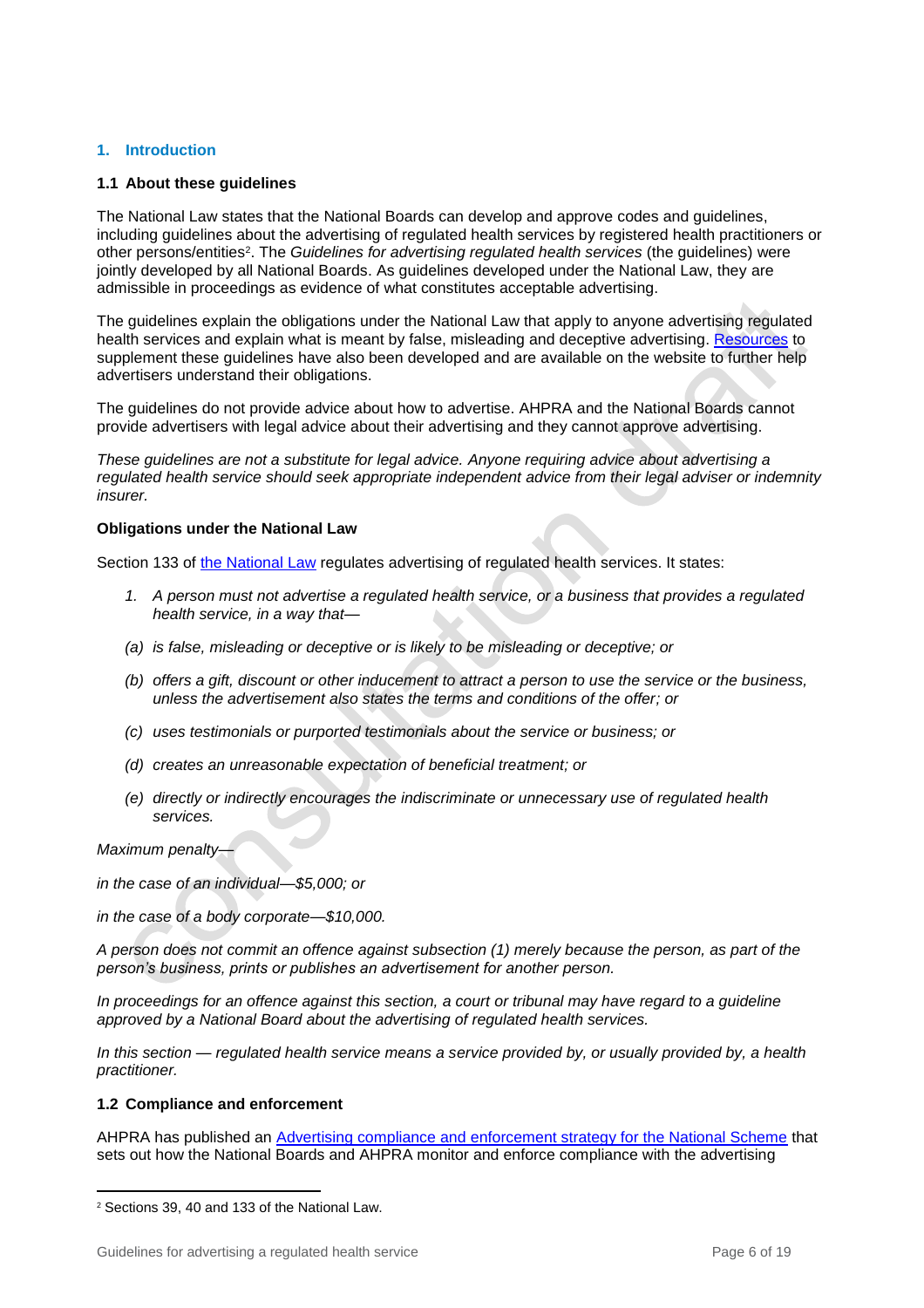provisions of the National Law. The strategy adopts a risk-based, proportionate approach to enforcing the advertising requirements in the National Law. Please refer to the strategy for more information about how complaints about and potential breaches of the advertising provisions in the National Law are managed.

As a risk-based regulator AHPRA will only take regulatory action where there is a risk to the public, and only take the minimum regulatory force appropriate to manage the risk.

## **2. Purpose of the guidelines**

These guidelines are developed to help advertisers to understand their obligations when they are advertising a regulated health service. The guidelines, together with the supplementary additional resources, support compliance with the advertising requirements in the National Law. Compliance with the advertising requirements in the National Law is in the interest of the public as it protects the public from false, misleading or deceptive advertising.

The guidelines do not prevent health service providers from informing the public about the services they provide or stop members of the community from discussing their experiences online or in person.

The guidelines are developed in recognition that:

- advertising can be a helpful and effective way to communicate services that are available to the public
- advertising can be misinterpreted or taken out of context meaning it can be misleading, so advertisers have a responsibility to take steps to prevent this from happening, and
- false, misleading or deceptive advertising can cause harm to the public if it results in poorly informed healthcare choices.

## **3. Scope and application**

## **3.1 What is considered advertising?**

In the context of advertising a regulated health service, advertising includes all forms of verbal, printed or electronic public communication that promotes and seeks to attract a person to a health service provider.

A practitioner providing information about treatment or cost related issues to their patient or client within the context of a healthcare consultation is not considered advertising.

## **3.2 Who is an advertiser?**

For the purpose of section 133 of [the National Law,](https://www.ahpra.gov.au/About-AHPRA/What-We-Do/Legislation.aspx) anyone (person or business) who advertises a regulated health service (see above and in the Definitions), is considered an 'advertiser' and must comply with the advertising provisions of the National Law.

The person or entity who controls part or all of the advertising (i.e. who authorises the content) is the advertiser<sup>3</sup> . Advertisers can include:

- registered health practitioners
- individuals (non-registered practitioners), and
- businesses, partnerships and corporate entities.

. A regulated health service is<sup>4</sup>:

- any service provided by a registered health practitioner, or
- a service that is usually provided by a registered health practitioner (but is provided by a nonregistered practitioner).

 $\overline{a}$ <sup>3</sup> An advertiser is deemed to have control of the advertising if they publish or authorise content or direct someone to publish or draft content (including a third party, a patient, staff member or marketing agency) or if there is a mechanism for the advertiser to modify or remove content published by an unrelated publisher.

<sup>4</sup> The National Law does not regulate therapeutic goods. These are regulated by the Therapeutic Goods Administration (TGA). See the [TGA website](https://www.tga.gov.au/what-tga-regulates) for further explanation of its regulatory scope.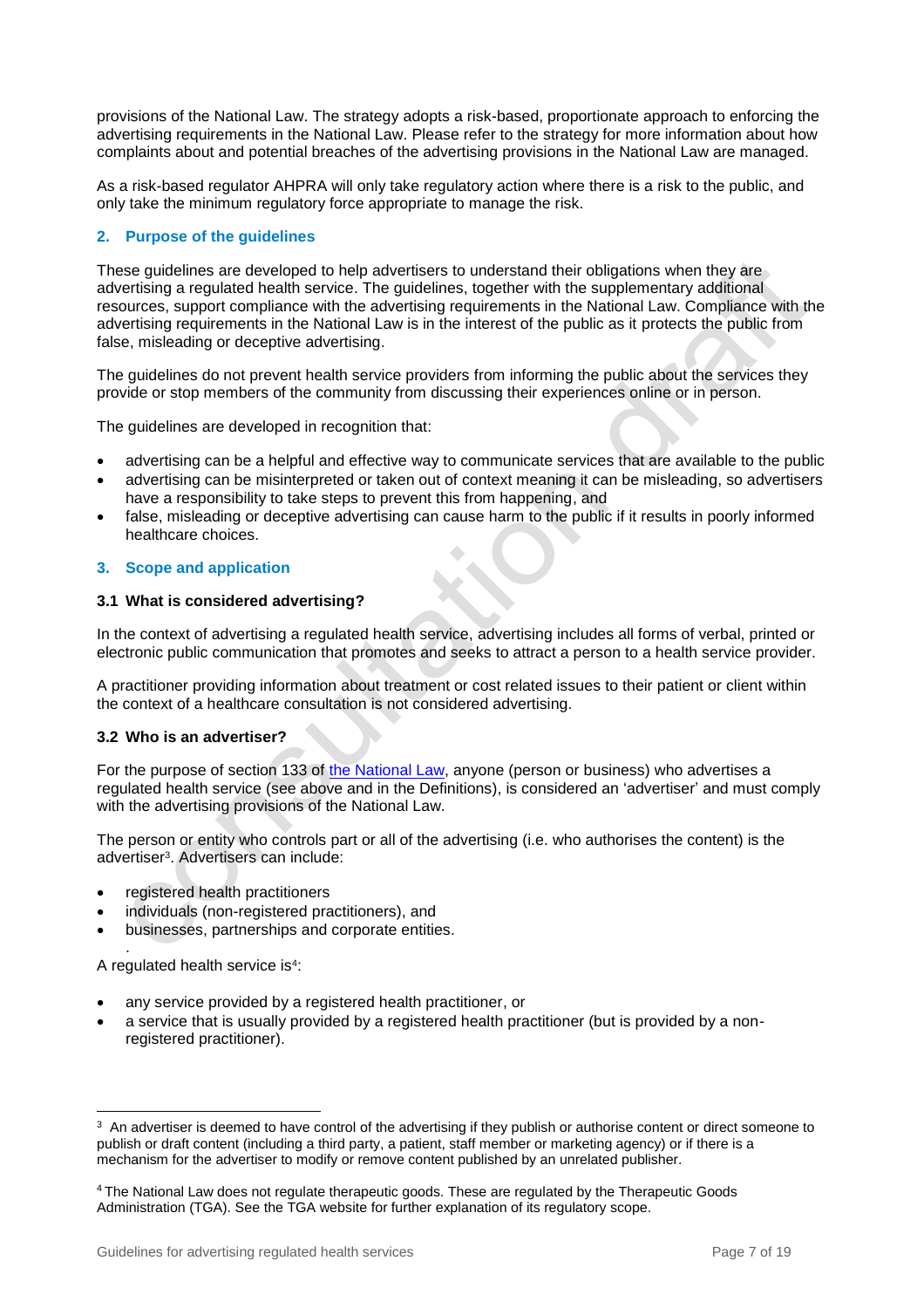## **4. What are the advertising provisions of the National Law?**

This section provides further explanation about the advertising requirements of the National Law.

## **4.1 False, misleading or deceptive advertising**

*133 (1) A person must not advertise a regulated health service, or a business that provides a regulated health service, in a way that—*

*(a) is false, misleading or deceptive or is likely to be misleading or deceptive*

Advertisers must not make false, misleading or deceptive claims in their advertising.

Advertising may be false, misleading or deceptive when it:

- misleads, either directly or by implication through the use of emphasis, comparison, contrast or omission
- provides partial information and omits important details
- makes statements about the effectiveness of the treatment that are not supported by acceptable evidence
- makes unqualified claims about the effectiveness of treatment by listing health conditions that a treatment or service can 'assist with' or 'treat'
- suggests a practitioner is a registered health practitioner or holds specialist registration or an endorsement when they do not, by using a title and/or other means
- minimises, underplays or under-represents the risk or potential risk associated with a treatment or procedure
- makes comparisons about the health outcomes, the quality of care or competency or experience of practitioners that are not supported by acceptable evidence, and/or
- makes claims about providing a superior health service.

## 4.1.1 Evidence required for claims about the effectiveness of regulated health services

Advertisers of regulated health services must be able to substantiate claims made in advertising. This is referred to as 'acceptable evidence' in these guidelines. Acceptable evidence mostly encompasses empirical data from formal research or systematic studies, in the form of peer-reviewed publications. The evidence required for claims in advertising and the evidence for clinical decisions about the services provided are different. Figure 1 can be used to help identify when claims about health services might be in breach of the advertising provisions in the National Law because they are not supported by acceptable evidence.

## 4.1.2 What is acceptable evidence?

The approach of AHPRA and the National Boards towards assessing the evidence for claims made in advertising is consistent with that used by the wider scientific and academic community, including that primary sources of evidence should be used wherever possible. Advertisers should consult the *Guide to assessing the evidence for advertising claims* to make sure there is acceptable evidence for any claims made in their advertising. The guide is available<sup>5</sup> on the [AHPRA website.](https://www.ahpra.gov.au/Publications/Advertising-resources/Check-and-correct.aspx)

The evidence required to support a therapeutic claim will depend on the specific claim made in the advertisement. A well-conducted systematic review of relevant Randomised Control Trials (RCT) represents the highest level of evidence where it includes and identifies all studies on a given topic and the review is systematic, reproducible and representative of the totality of evidence. Where a systematic review is unavailable, it is important that all relevant sources of evidence are considered (i.e. the research is not 'cherry picked').

l

<sup>&</sup>lt;sup>5</sup> The guide is currently being developed and will be published by the time the revised advertising guidelines are finalised.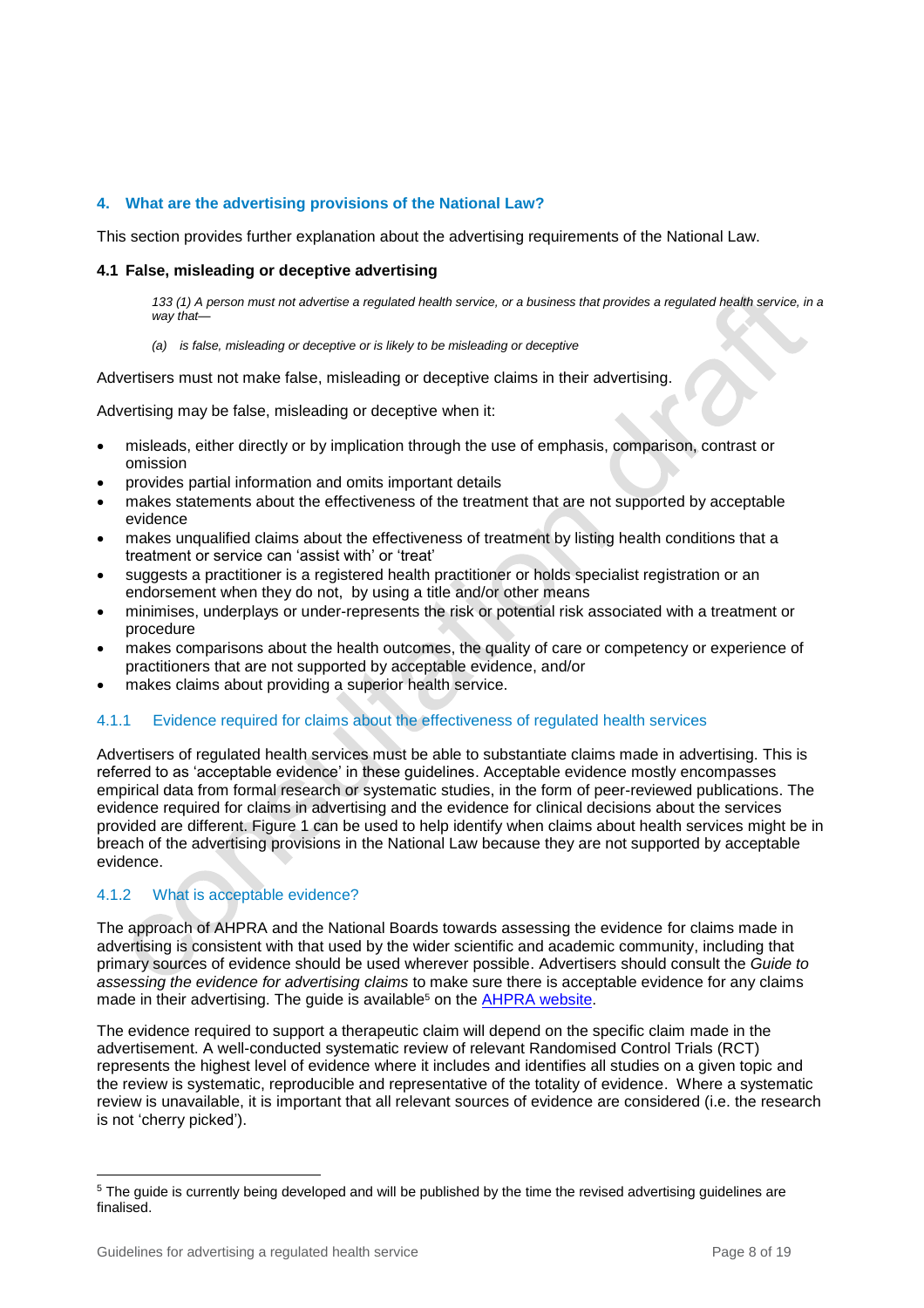Examples of unacceptable evidence could include a comparative study without concurrent controls or a single case study. Such evidence has a higher risk of biased (or inaccurate) findings because of the study's design.

The following types of studies will generally not be considered acceptable evidence for advertising claims:

- studies involving no human subjects
- before and after studies with few or no controls
- self-assessment studies
- anecdotal evidence based on observations in practice
- outcome studies or audits, unless bias or other factors that may influence the results are carefully controlled, and/or
- studies that are not applicable to the target population.

AHPRA and the National Boards have published further guidance about acceptable evidence at [www.ahpra.gov.au/Publications/Advertising-resources/Further-information.aspx](file:///C:/Users/htownley/AppData/Local/Microsoft/Windows/Temporary%20Internet%20Files/Content.Outlook/5VY1IJB6/www.ahpra.gov.au/Publications/Advertising-resources/Further-information.aspx).

Figure1: When claims are not supported by acceptable evidence and so are not permitted in advertising under the National Law



- 6

 $\overline{a}$ <sup>6</sup> A claim can be false, misleading or deceptive for reasons other than a lack of acceptable evidence (see 4.1)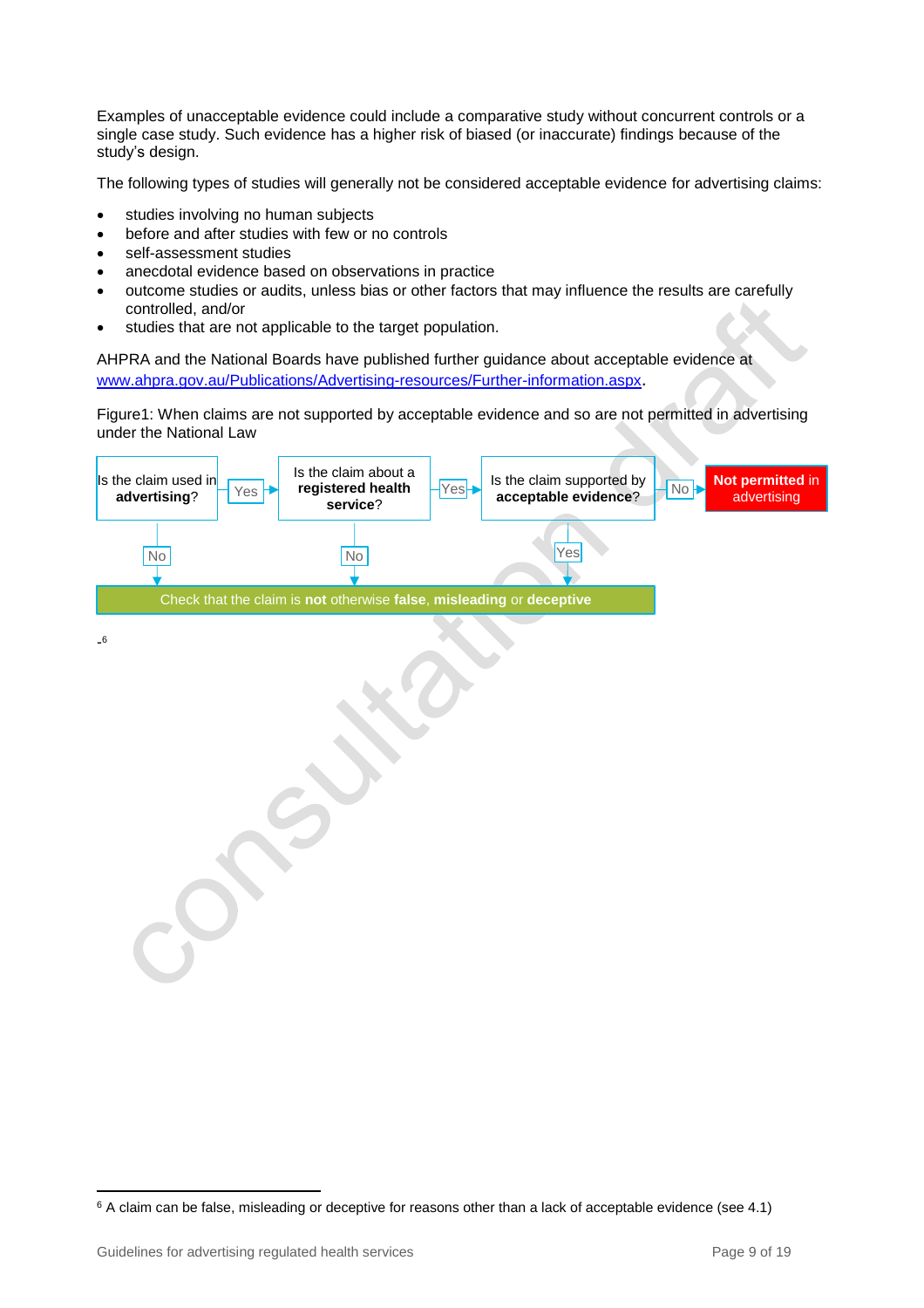## 4.1.3 Titles and claims about registration, competence and qualifications

The National Law regulates the use of certain titles. Misuse of a protected title is an offence under the National Law. Advertisers should be aware of the protected titles for the profession that they are advertising.

## Use of endorsements, specialisations, specialties and specialist terms in advertising

The National Law protects specialist titles and endorsements. A specialist title indicates that a practitioner holds specialist registration in one of the recognised specialties available to certain professions. An endorsement on a practitioner's registration indicates that the practitioner is qualified to practise in an approved area of practice. A registered health practitioner who does not hold specialist registration or an endorsement may not use the title 'specialist', a recognised speciality title or an endorsed title, through advertising or other means, to present themselves to the public as holding specialist registration or endorsement in relation to approved areas of practice in a health profession.

The National Law prohibits claims of:

- holding a type of registration, including specialist registration or endorsement, if the person does not hold this type of registration and/or
- being qualified to practise as a specialist health practitioner, or to hold an endorsement, if the person does not hold this type of registration.

So a registered health practitioner may not, through advertising or other means:

- claim to be a 'specialist' or use a recognised specialty title to present themselves to the public as holding specialist registration, when they do not hold specialist registration in the relevant recognised specialty
- claim to hold an endorsement or use an endorsed title to present themselves to the public as holding an endorsement in relation to approved areas of practice in a health profession, when they do not hold the relevant endorsement
- claim to be qualified to practise as a specialist health practitioner when they are not registered in the relevant specialty, or
- claim to be qualified to hold an endorsement when they do not hold the relevant endorsement.

While the use of some titles may not necessarily breach title protections in the National Law, when used in advertising it may be considered false, misleading or deceptive under the advertising provisions. When advertising, it is important that the use of words or titles does not lead a consumer to believe the practitioner holds specialist registration or an endorsement they do not hold; or imply that the practitioner is more skilled or has greater experience than is the case.

Advertising that uses the words, or variations of the words or phrases 'specialist', 'specialises in', 'specialty', 'specialised' implies the practitioner holds specialty registration and is likely to mislead the public if the practitioner does not hold specialist registration. Words such as 'substantial experience in' or 'working primarily in' are less likely to be misleading.

An unlawful claim about specialist registration or endorsement by a registered health practitioner may also constitute behaviour for which health, conduct or performance action may be taken.

## Overstating specialist area of practice

Where a practitioner holds specialist registration in a recognised specialty, they should ensure their use of 'specialist', 'specialises in', 'specialty', or 'specialised' in their advertising is restricted to the specialty they are registered in and does not misrepresent their specialist registration.

For example, a medical practitioner who holds specialist registration in general practice should not claim that they are a cancer specialist, as this may mislead the public into the belief that they hold specialist registration in oncology.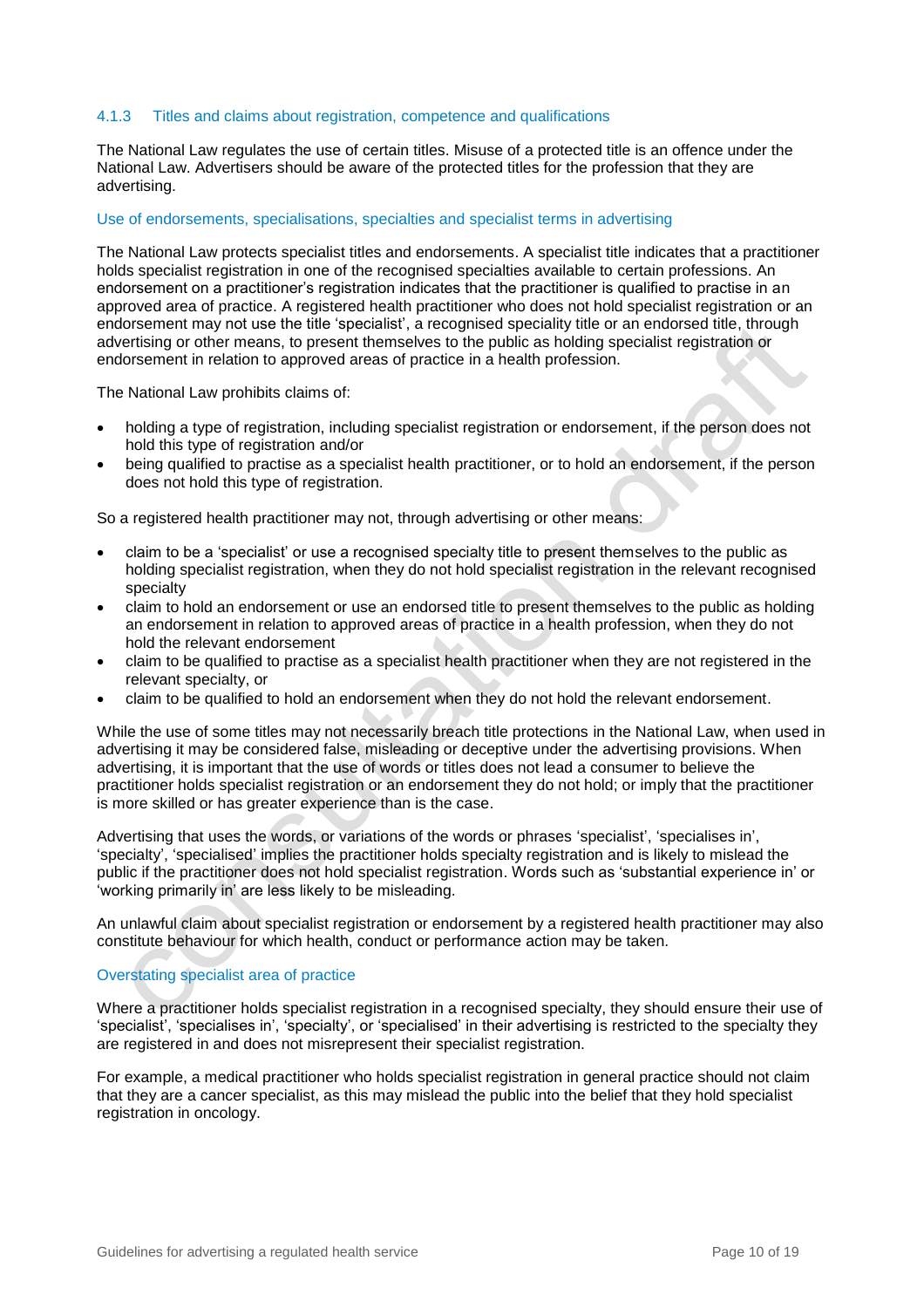## **Qualifications**

Advertising qualifications or memberships can provide the public with useful information about a practitioner's education and experience. It can help consumers make informed decisions about accessing regulated health services. If a practitioner holds further or postgraduate qualifications, or has specific experience it is acceptable to advertise that in an accurate and factual manner. For example, 'Master of Public Health', or '10 years' experience working at clinic XY'.

Where a National Board acknowledges further education awarded by a professional college, as in physiotherapy, any reference to the further qualification must clearly specify the relevant educational award. For example, 'Mr P Smith, Specialist Musculoskeletal Physiotherapist (as awarded by the Australian College of Physiotherapists in 2008)'.

Take care that abbreviations or post-nominal letters to indicate membership of a body or association are not misleading by explaining the reference unless it is widely understood (such as some recognised specialties).

## Position titles in employment contexts

Context is important when considering whether a title is used in advertising to be subject to section 133 of the National Law. Use is unlikely to be considered advertising where the title is used within the employment context only (the title not used externally to promote the service to consumers) and:

- is recognised under an industrial award; or
- is determined by the employer and appears in the position description (e.g. Intensive Care Nurse); or
- the role does not involve patient care.

While this might be permitted in the circumstances, it must be clear to the public that the title relates specifically to the position held and the practitioner must not use this title outside the context of their employment.

In some contexts, individuals might use a title that includes some or all of a protected title together with a descriptive term. Use of a descriptor with a protected title might provide useful information to the public about the sub-set of the population, area of practice or specific setting the practitioner works in. However, advertisers must take care that the title does not over-represent the practitioner's skills, experience or qualifications, or imply specialist registration or endorsement.

## Use of the title doctor

Doctor is not a protected title, but registered health practitioners must be careful about how they use 'Doctor' or 'Dr' in their advertising because many patients historically associate the term with medical practitioners. If the title 'Dr' is used in advertising and does not refer to a registered medical practitioner, then (regardless of whether or not a Doctorate degree or PhD is held) the profession the practitioner is registered in should be made clear. For example, 'Dr John Citizen (chiropractor)'.

## 4.1.4 Making comparisons

l

Comparative advertising that is used to promote a service or product over another**<sup>7</sup> ,** can be misleading and/or deceptive because it can be difficult to include complete information when comparing one health service with another. If comparative claims are used in advertising of regulated health services they must be substantiated and supported by acceptable evidence. Use of price comparisons of regulated health services must be clear and accurate.

## **4.2 Gifts, discounts or inducements**

*133 (1) A person must not advertise a regulated health service, or a business that provides a regulated health service, in a way that—*

*(b) offers a gift, discount or other inducement to attract a person to use the service or the business, unless the advertisement also states the terms and conditions of the offer*

 $7$  Comparison might relate to factors such as price, quality, range or volume and is also subject to Australian Consumer Law.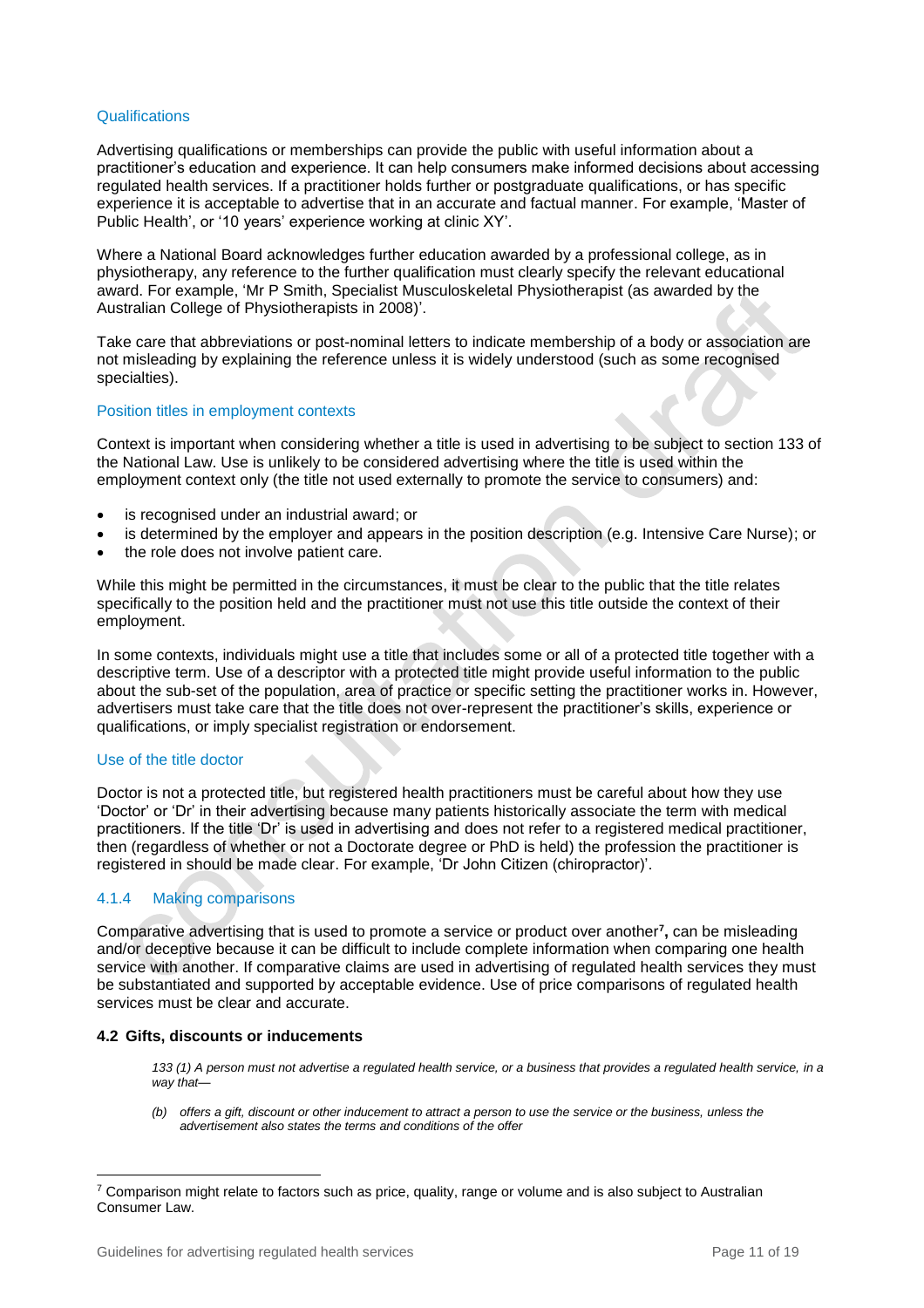Advertising that offers a gift, discount or other inducement to attract someone to use the regulated health service or business must state the terms and conditions of the offer, gift or inducement.

Consumers generally consider the word 'free' to mean absolutely free. When the costs of a 'free offer' are recouped through a price rise elsewhere or through other sources such as Medicare, the offer is not actually free.

Advertising may be in breach of the National Law when the advertiser has failed to include terms and conditions and/or where the terms and conditions could be misleading for example, if it:

- contains price information that is unclear or inexact or vague
- excludes reference to any existing restrictions or limitation, such as age, expiry date, geographical or restrictions on who is eligible for the offer, and/or
- states an instalment amount without stating the total cost (which is a condition of the offer).

## **4.3 Testimonials**

*133 (1) A person must not advertise a regulated health service, or a business that provides a regulated health service, in a way that—*

*(c) uses testimonials or purported testimonials about the service or business;*

Section 133(1)(c) of the National Law specifically prohibits advertising a regulated health service in a way that uses testimonials or purported<sup>8</sup> testimonials. The risk of harm posed by the use of testimonials in advertising is greatest where it:

- creates an unreasonable expectation of beneficial treatment;
- is false, misleading or deceptive or likely to be misleading or deceptive, including testimonials that are: selectively published or edited; or
	- fake.

## 4.3.1 What is a testimonial?

The National Law does not define 'testimonial', so AHPRA and the National Boards have adopted its ordinary meaning of a positive statement about a person or thing. In the context of the National Law, testimonials are recommendations or positive statements about the clinical aspects of a regulated health service.

Not all reviews or positive comments made about a regulated health service are considered testimonials (as defined in these guidelines). For example, comments about customer service that do not include a reference to clinical aspects of care are not considered testimonials for the purposes of the National Law.

A clinical aspect<sup>9</sup> exists if one of the following is expressed:

- **Symptom** the symptom or the reason for seeking treatment is stated in the comment or statement.
- **Intervention** the specific treatment that the practitioner provided is stated or inferred.
- **Outcome** the statement comments on the specific outcome or the skills or experience of the practitioner either directly or via comparison.

## 4.3.2 Are patient reviews permitted in advertisng?

Some consumers use online reviews to make decisions about their choice of practitioner and treatment options. Reviews can appear on business web sites, in a service directory or booking site, on social media, discussion for a search engine or on a review platform. The prohibition on using testimonials (or purported testimonials) to advertise a regulated health services does not affect consumers sharing information, expressing their views online or posting reviews on review platforms. The National Law does not regulate how members of the public can interact with review sites or discussion fora. The prohibition only exists where an advertiser makes use of testimonials (as defined above) to advertise a regulated

l 8 Such as fake testimonials, patient stories, patient experiences, or success stories.

<sup>&</sup>lt;sup>9</sup> Practitioner-patient communication is considered a clinical aspect of care.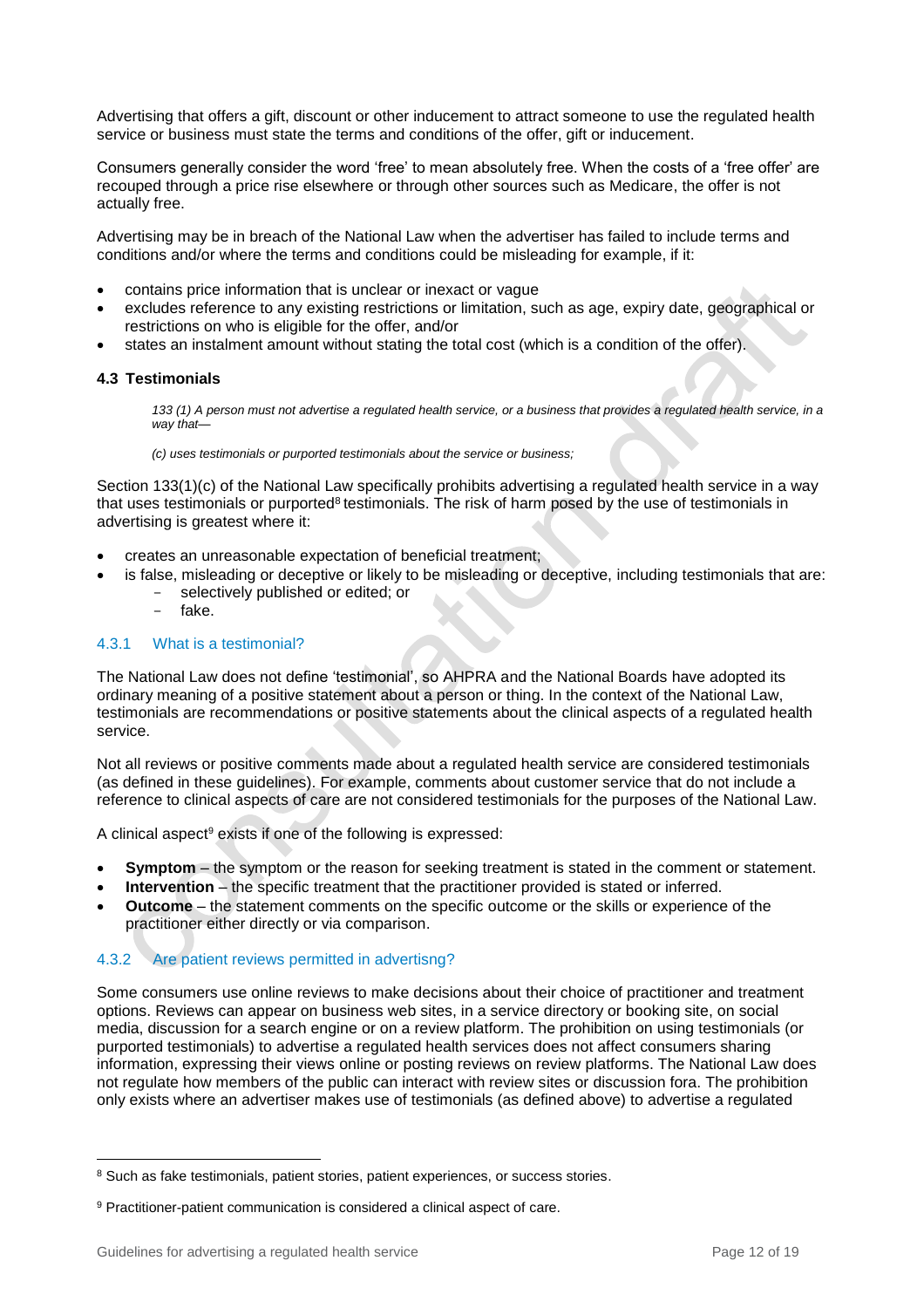health service. Individuals or businesses that do not advertise a regulated health service are not subject to the ban on testimonials.

The restriction on testimonials only applies if a person or a business advertises (promoting a business or service provider) in a way that makes use of the testimonials to promote the service. See Figure 2 below to help identify whether or not a review is considered to be a testimonial used in advertising and is in breach of the advertising provisions in the National Law.

## 4.3.3 Who is responsible for compliance with the prohibition on the use of testimonials in advertising?

The advertiser is responsible for ensuring that the content of the testimonial does not breach the National Law. Some scenarios include:

| Reviews appearing on:                                                                                                                                                                                            | Advertiser with responsibility for compliance with 133(1)(c)                                                                                                                                                                                                                                                                                                                                                                                                                                |
|------------------------------------------------------------------------------------------------------------------------------------------------------------------------------------------------------------------|---------------------------------------------------------------------------------------------------------------------------------------------------------------------------------------------------------------------------------------------------------------------------------------------------------------------------------------------------------------------------------------------------------------------------------------------------------------------------------------------|
| Online booking site or review<br>platform with promotional content<br>where practitioner/clinic has no<br>control over the testimonials/reviews<br>function.                                                     | Owner of online booking site, responsible for content<br>(practitioner/clinic does not have control).                                                                                                                                                                                                                                                                                                                                                                                       |
| Clinic or practitioner's website that<br>publishes (or republishes)<br>reviews/testimonials.                                                                                                                     | Clinic business owner or practitioner.                                                                                                                                                                                                                                                                                                                                                                                                                                                      |
| Clinic or practitioner's social<br>networking site or social media site<br>that has reviews/testimonials<br>function.                                                                                            | Clinic business owner or practitioner.<br>Not all social networking or social media sites allow for editing<br>or removal of reviews/testimonials. However,<br>reviews/testimonials may be required to be removed, such as<br>by disabling the reviews/testimonials functions, if they pose a<br>risk to the public.                                                                                                                                                                        |
| Third party sites (including service<br>directories, review platforms and/or<br>patient discussion forums) where the<br>reviews/testimonials were published,<br>but not solicited by the<br>practitioner/clinic. | Practitioner may have control over some content, but unlikely to<br>have control over reviews/testimonials function.<br>The third-party site hosting the reviews is responsible for the<br>reviews.                                                                                                                                                                                                                                                                                         |
| Third party sites (including service<br>directories, review platforms and/or<br>patient discussion forums) where the<br>reviews/testimonials were published<br>but were solicited by the<br>practitioner/clinic. | If a person publishes a review/testimonial on a third-party site<br>or requests a third party to publish reviews/testimonials on their<br>behalf, the person is considered to be responsible for the<br>reviews/testimonials.<br>An example of this would be where a practitioner has a media<br>company publish testimonial videos to a third party, video-<br>hosting site. As the practitioner requested the videos to be<br>published, they are considered responsible for the content. |

Practitioners are not responsible for removing (or trying to have removed) unsolicited testimonials published on platforms they do not control or on sites that are not advertising a regulated health service. However, a health service provider should take care if they choose to engage with a testimonial on a thirdparty site. Service providers should refrain from responding to reviews in a way that would be considered using a testimonial to advertise a regulated health service. Practitioners should also not direct or encourage clients to place reviews.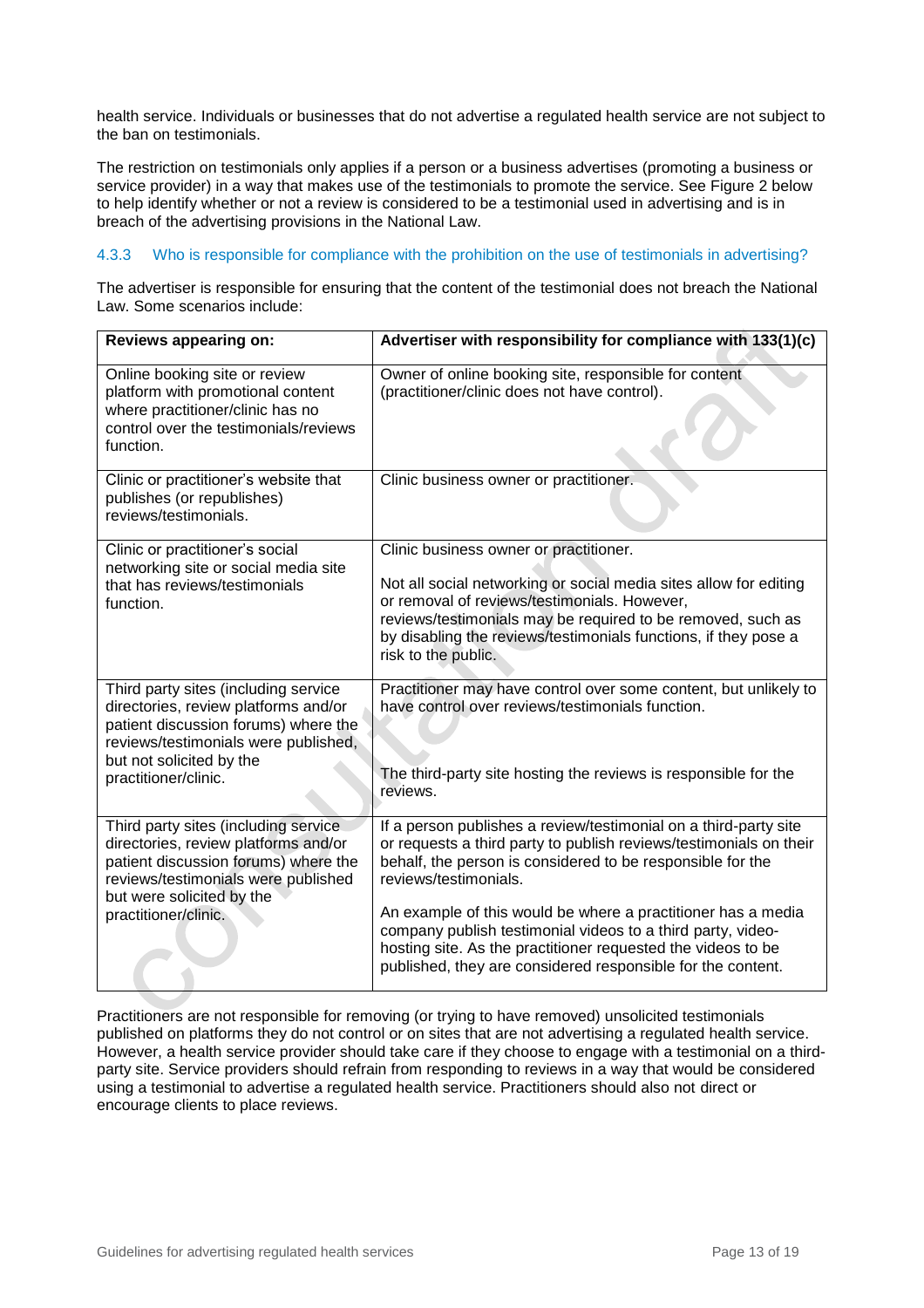

## Figure 2: When reviews about a health service are in breach of the National Law

## **4.4 Advertising that creates an unreasonable expectation of beneficial treatment**

133 (1) A person must not advertise a regulated health service, or a business that provides a regulated health service, in a *way that—*

*(d) creates an unreasonable expectation of beneficial treatment;* 

Advertising must not create an unreasonable expectation of beneficial treatment. The claims of beneficial treatment can range from unsubstantiated scientific claims through to miracle cures. Advertising of treatments or services must not encourage or promote unreasonable expectations.

Examples where advertising may contravene this section of the National Law include where it:

- creates an unreasonable expectation of outcomes or recovery time after providing a regulated health service (such as by exaggerating or by providing incomplete or biased information)
- minimises the complexity of risk associated with a treatment
- contains false or unsubstantiated information or material that is likely to make a person believe their health or wellbeing may suffer from not using the health service, and/or
- contains a claim, statement or implication that is likely to create an unreasonable expectation of beneficial treatment by:
	- either expressly, or by omission, indicating that the treatment is infallible, unfailing, magical, miraculous or a certainty, guaranteed or sure cure, and/or
	- stating that the practitioner has an exclusive or unique skill or remedy that will benefit the patient.

## 4.4.1 Images and photographs

Care should be taken when using graphic or visual representations in health service advertising to ensure they do not create an unreasonable expectation of benefit.

Advertising may contravene this section of the National Law where:

- the outcomes experienced by one patient do not necessarily reflect the outcomes that other consumers may experience
- it is not clear how the advertised treatment is responsible for, or directly caused, the benefit, and/or
- images are not genuine and have been edited or enhanced.

Care should be taken when using 'before and after' images in advertising of regulated health services as they have the potential to be misleading or deceptive, to cause a member of the public to have unreasonable expectations of a successful outcome.

Use of 'before and after' images is less likely to be misleading if:

- the images are as similar as possible in content, camera angle, background, framing and exposure
- the posture, clothing and makeup are consistent
- the lighting and contrast are consistent
- there is an explanation if images have been altered in any way
- the referenced treatment or procedure is the only visible change that has occurred for the person being photographed, and
- the images are used within an individual consultation.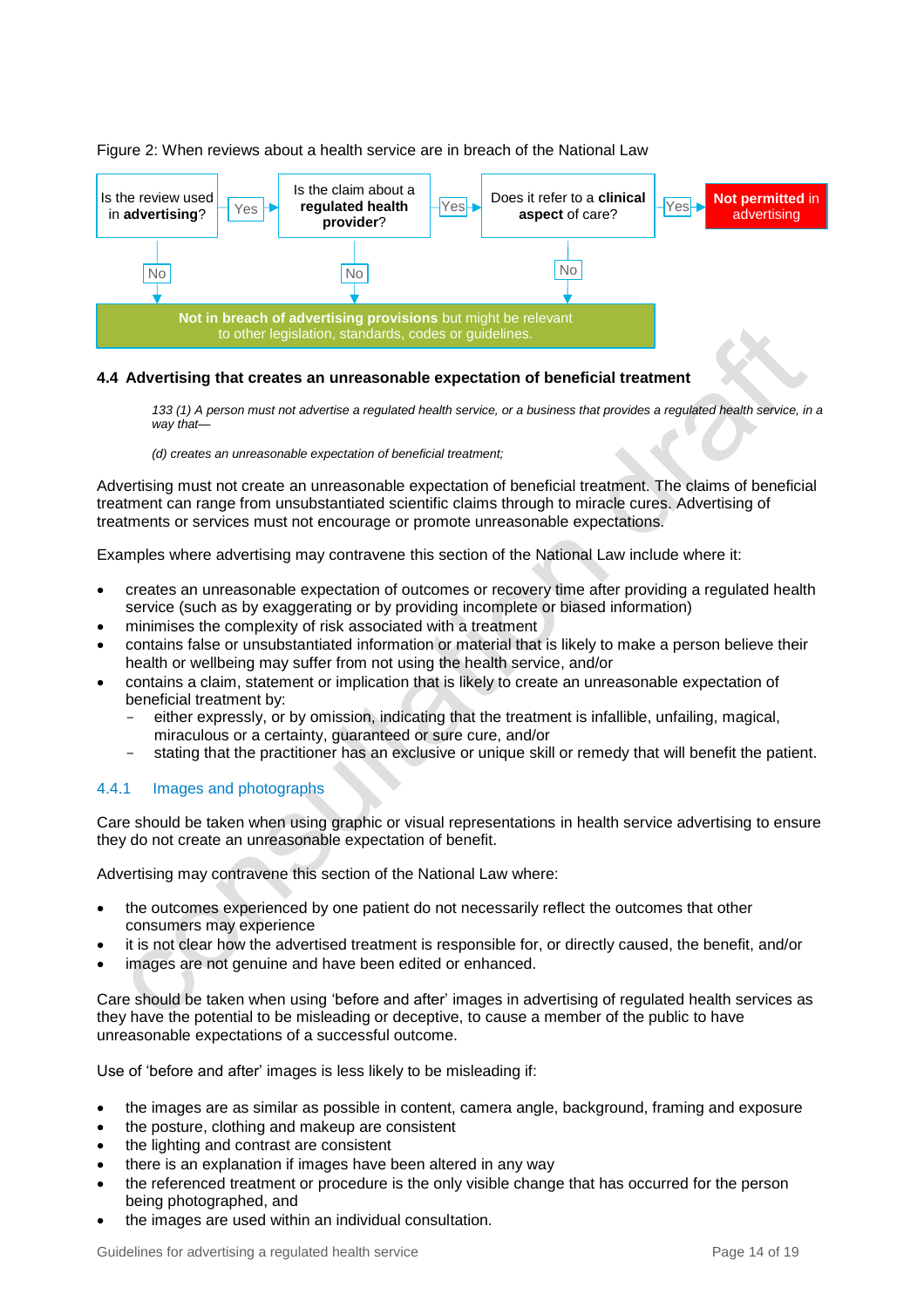#### **4.5 Encouraging indiscriminate or unnecessary use of health services**

133 (1) A person must not advertise a regulated health service, or a business that provides a regulated health service, in a *way that—*

*(e) directly or indirectly encourages the indiscriminate or unnecessary use of regulated health services.* 

Advertising must not directly or indirectly encourage the indiscriminate or unnecessary use of a regulated health service. Encouraging the unnecessary and indiscriminate use of regulated health services can lead consumers to buy or use a regulated health service they do not need and is not clinically indicated. Any health intervention involves inherent risks so encouraging the use of health services which is not based on clinical need or therapeutic benefit is not in the public interest.

Advertising may be unlawful when it:

- directly encourages indiscriminate or unnecessary use through words or phrases to create a sense of urgency. Examples include 'don't delay', 'act now before it's too late', 'quick', 'hurry', 'don't miss out', 'time is running out', 'for a limited time only' which influence the consumer to make a decision about timing or money rather than their healthcare needs
- indirectly encourages indiscriminate or unnecessary use through financial incentives such as prizes, bulk purchases, discounts, bonuses, gifts or without an option to exit the arrangement, to encourage consumers to use services regardless of clinical need or therapeutic benefit
- entices consumers with photos or images of unrealistic outcomes, and/or
- is misleading by underplaying or minimising potential risks (i.e. using words or phrases such as 'safe', 'effective', 'risk-free', 'pain-free').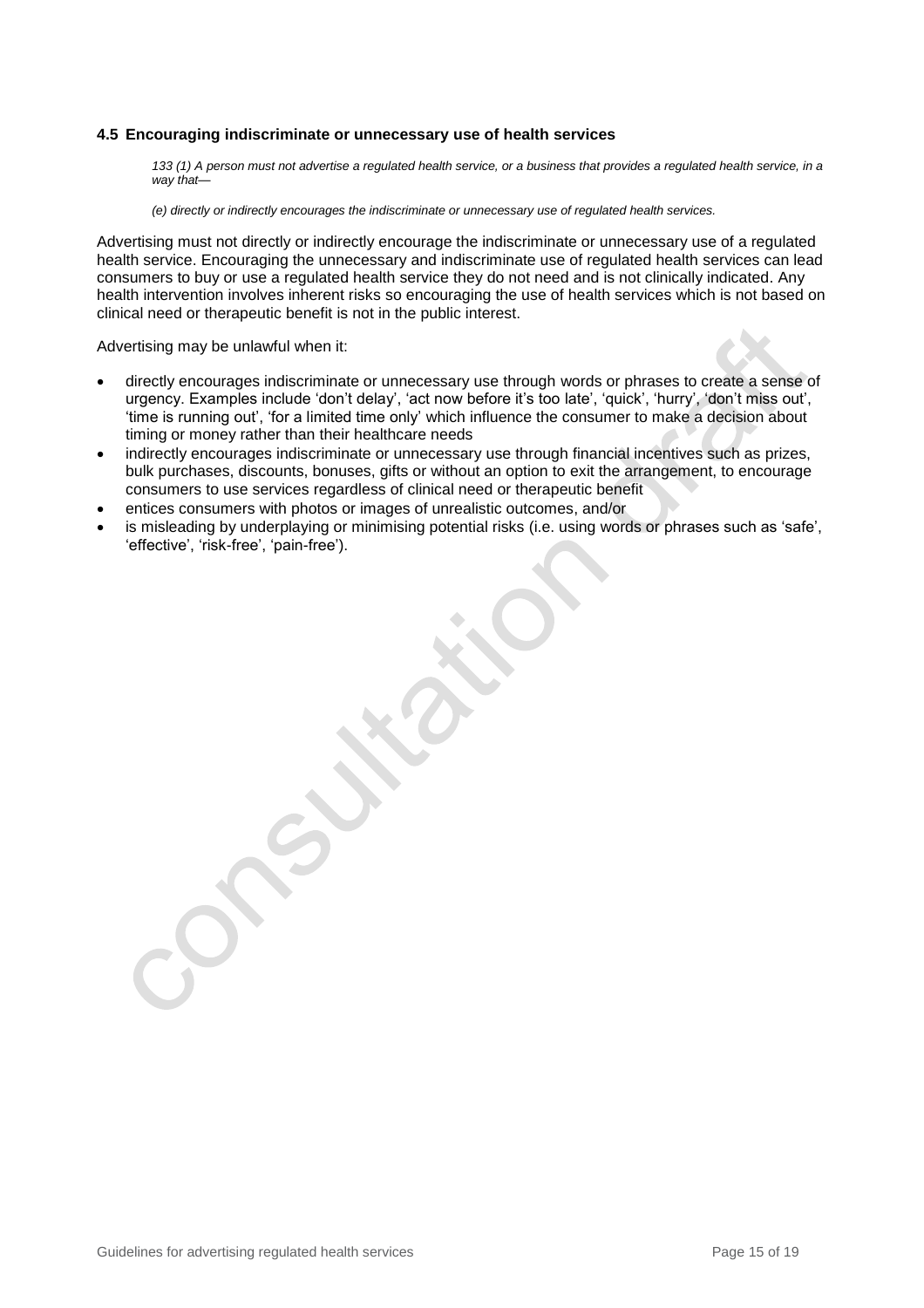## **Definitions**

Terms in this document are defined for the purposes of section 133 in the National Law. Advertisers should note that definitions in other legislation may be different to the definitions in these guidelines and should refer to the relevant definitions to ensure they comply with all relevant legislation.

#### **Advertiser**

Any person or business that advertises a regulated health service provider (practitioner or business).

#### **Advertising**

Includes but is not limited to all forms of verbal, printed or electronic public communication that promotes a regulated health service provider to attract a person to the provider (practitioner or business). This can include advertising via:

- television or cinema
- radio
- newspapers
- **billboards**
- books (if the book is promoting a particular health service provider)
- public and professional lists
- pictorial representations
- desians
- mobile communications or other displays
- internet (including websites and social media)
- all electronic media that promotes a particular regulated health service provider
- business cards, announcement cards
- office signs
- letterheads on public facing documents used to promote a particular health service provider
- public and professional directory listings, and
- any other similar professional notice (e.g. patient recall notices).

Advertising can also include situations in which practitioners make themselves available or provide information for media reports, magazine articles or advertorials if the practitioner (author) also promotes a particular (or their own) regulated health service provider.

This definition of advertising excludes:

- material issued to patients or clients during consultations when this material is designed to provide the person with clinical or technical information about their health conditions or relevant/recommended/clinically appropriate procedures, and when the person is given adequate opportunity to discuss and ask questions about the material. The information should not refer to services by the practitioner that could be interpreted as promoting that practitioner's services, as opposed to providing general information to the patient or client about a procedure or practice
- material issued by a person or organisation for the purpose of public health information, or as part of a public health program or health promotion activities (e.g. free diabetes screening), which confer no promotional benefits on the practitioners involved
- tenders, tender process, competitive business quotations and proposals, and the use of references about non-health services in those processes, provided the relevant material is not made available to the general public or used for promotional purposes (such as being published on a website)
- comments made by a patient/consumer about a practice or a practitioner where:
	- the comments are made on a social media site or account or patient/consumer information sharing site or account which is not used to advertise a regulated health service, and
	- that site or account is not owned, operated or controlled by the practice or practitioner referred to in the comments; and
- promotion of a profession, training or education for a profession.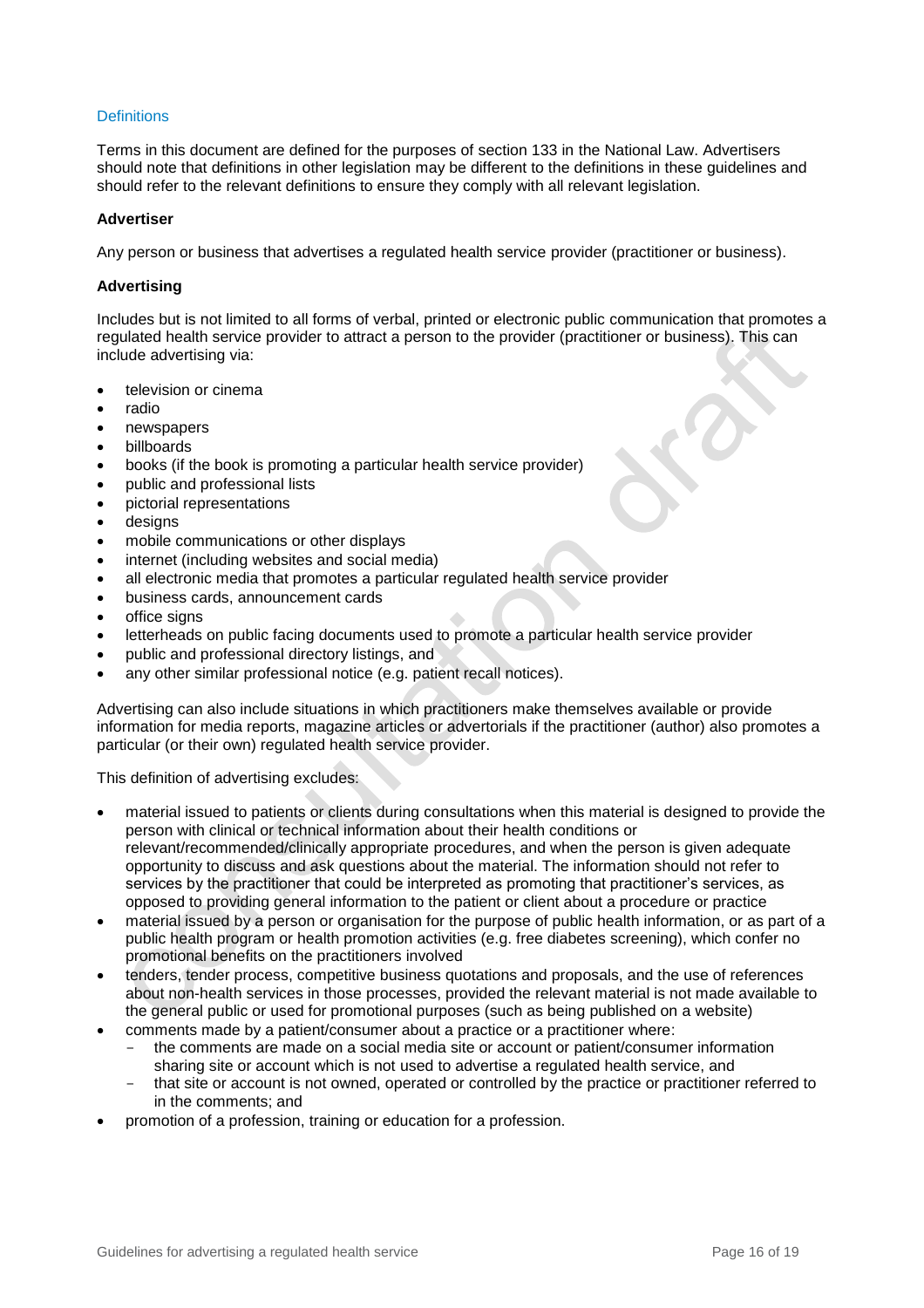## **AHPRA**

AHPRA is the Australian Health Practitioner Regulation Agency. AHPRA's operations are governed by the National Law (defined below). AHPRA provides administrative and policy support to the 15 National Boards that are responsible for regulating the registered health professions.

## **Health practitioner**

An individual who practises a registered health profession (as defined in the National Law).

## **Health service provider**

A person or entity that provides a regulated health service.

#### **National Board**

A national health practitioner board established by section 31 of the National Law.

#### **National Law**

The Health Practitioner Regulation National Law, as in force in each state and territory (the National Law).

#### **Person**

Expressions used to denote persons generally (such as 'person', 'party', 'someone', 'anyone', 'no‑one', 'one', 'another' and 'whoever'), include a body politic or corporate as well as an individual.

#### **Purported testimonial**

A statement or representation that appears to be a testimonial, whether provided in the first or third person.

#### **Product**

A therapeutic good within the meaning of the *Therapeutic Goods Act 1989* (Cth) and does not apply to the advertising of other products that are not associated with the provision of regulated health services.

## **Regulated health service**

A service provided by, or usually provided by, a health practitioner (as defined in the National Law). A health service is one that aims *to prevent or ameliorate a person's specific health condition.*

## **Social media**

Includes websites and applications that enable users to create and share content or to participate in social networking. Social media is sometimes used to advertise a regulated health service.

Common social media platforms include:

- social networking
- micro blogging
- photo sharing
- video sharing, and
- forums.

See the AHPRA website at [www.ahpra.gov.au](http://www.ahpra.gov.au/) for more information about what falls within the definition of social media.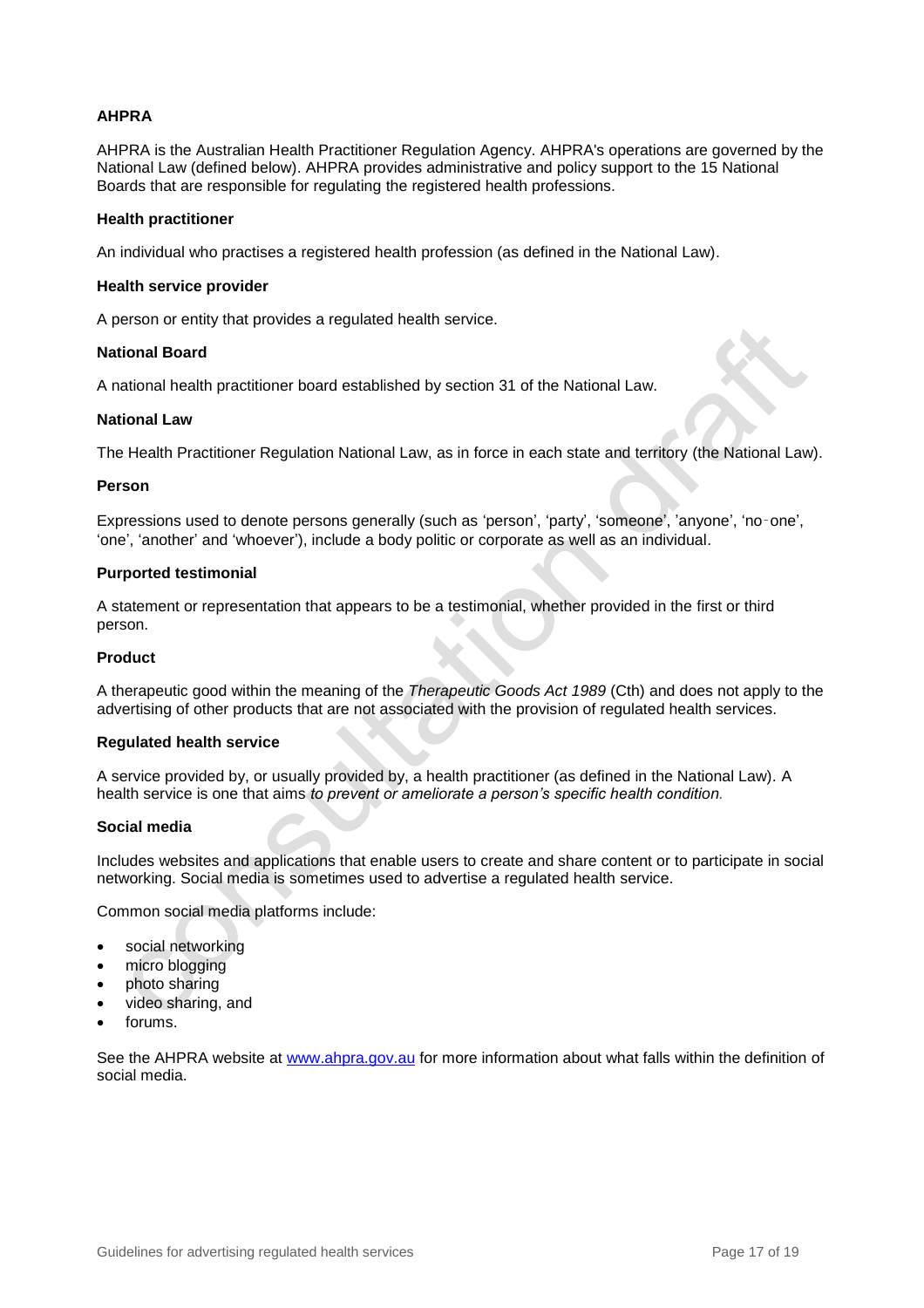## **5. Appendix 1: Associated legislation and agencies**

#### **Australian Consumer Law**

Administered by: Australian Competition and Consumer Commission (ACCC) and relevant state and territory consumer protection departments and agencies

Go to: [www.accc.gov.au](http://www.accc.gov.au/)

## **Therapeutic Goods**

*Therapeutic Goods Act 1989* (Cth)

Therapeutic Goods Regulations 1990

*Therapeutic Goods Advertising Code 2018* 

*Price information code of practice*

Administered by: Department of Health – Therapeutic Goods Administration

Go to: [www.tga.gov.au](http://www.tga.gov.au/)

## **Poisons Standard (Standard for the Uniform Scheduling of Medicines and Poisons)**

Administered by: Department of Health – Therapeutic Goods Administration

Go to: [www.tga.gov.au](http://www.tga.gov.au/)

## **Drugs and Poisons legislation**

Administered by agencies in each Australian state and territory

Queensland: Health (Drugs and Poisons) Regulation 1996: [www.legislation.qld.gov.au](http://www.legislation.qld.gov.au/)

New South Wales: *Poisons and Therapeutic Goods Act 1966*, Poisons and Therapeutic Goods Regulation 2008: [www.legislation.nsw.gov.au](http://www.legislation.nsw.gov.au/)

Victoria: *Drugs, Poisons and Controlled Substances Act 1981*, Drugs, Poisons and Controlled Substances Regulations 2006: [www.legislation.vic.gov.au](http://www.legislation.vic.gov.au/)

Tasmania: *Poisons Act 1971*: [www.legislation.tas.gov.au](http://www.legislation.tas.gov.au/)

ACT: *Medicines, Poisons and Therapeutic Goods Act 2008*, Medicines, Poisons and Therapeutic Goods Regulation 2008: [www.legislation.act.gov.au](http://www.legislation.act.gov.au/)

South Australia: *Controlled Substances Act 1984*, Controlled Substances (Poisons) Regulations 2011: [www.legislation.sa.gov.au/index.aspx](http://www.legislation.sa.gov.au/index.aspx)

Western Australia: *Medicines and Poisons Act 2014:*  [www.legislation.wa.gov.au/legislation/statutes.nsf/law\\_a147008.html](file:///C:/Users/cdillon-smith/AppData/Local/Microsoft/Windows/Temporary%20Internet%20Files/Content.Outlook/Y81EKBE2/www.legislation.wa.gov.au/legislation/statutes.nsf/law_a147008.html) and Medicines and Poisons Regulations 2016*:* [www.legislation.wa.gov.au/legislation/statutes.nsf/law\\_s48030.html](file:///C:/Users/cdillon-smith/AppData/Local/Microsoft/Windows/Temporary%20Internet%20Files/Content.Outlook/Y81EKBE2/www.legislation.wa.gov.au/legislation/statutes.nsf/law_s48030.html)

Northern Territory: *Medicines, Poisons and Therapeutic Goods Act*: <https://legislation.nt.gov.au/Legislation/MEDICINES-POISONS-AND-THERAPEUTIC-GOODS-ACT>